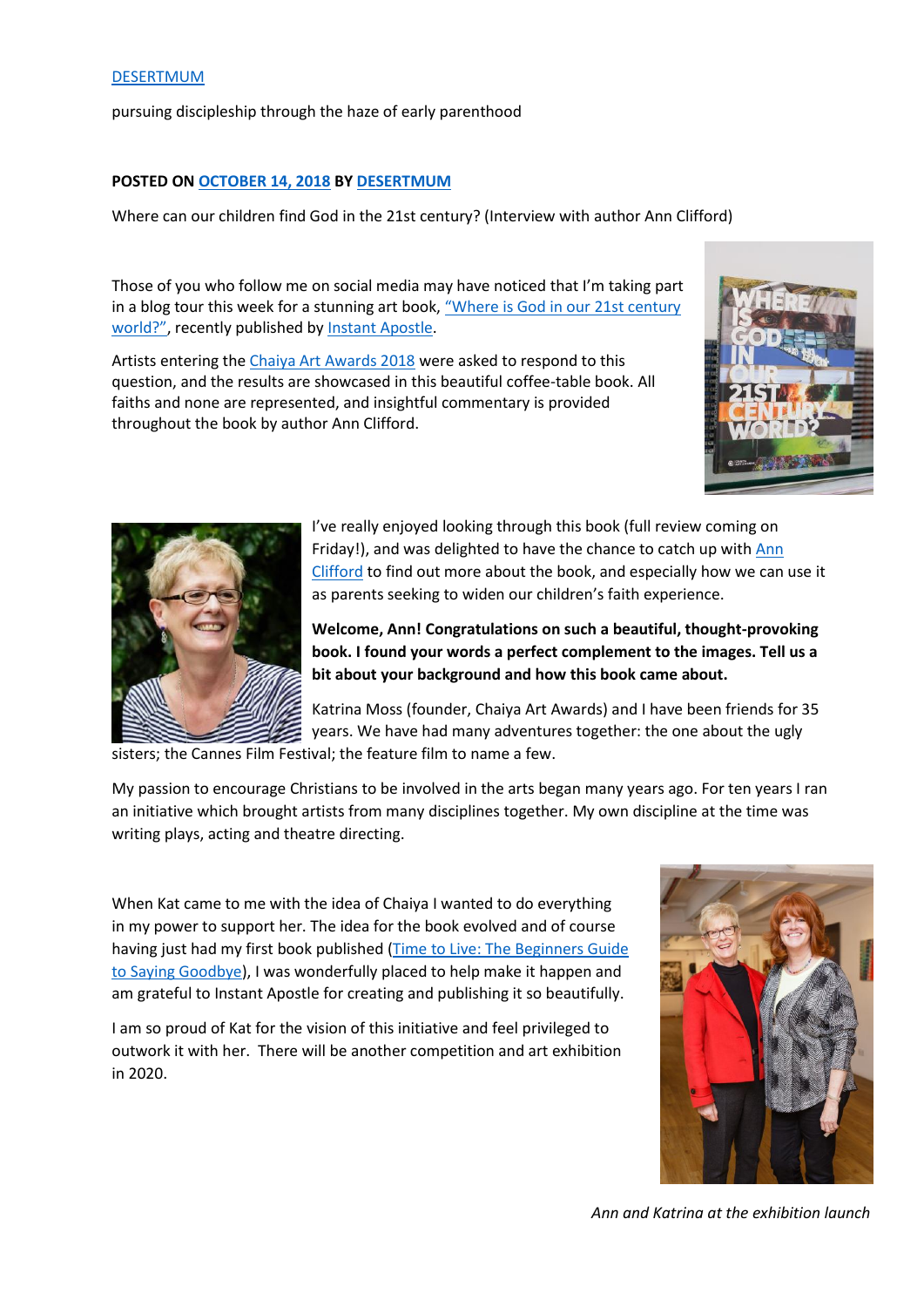

# **I imagine it's hard for you to choose a favourite piece of art from the book – but was there one section which was particularly enjoyable to look at and/or write?**

My heart is so full of gratitude to the artists that are featured. Their passion is for all to see. The spiritual content of the work is undeniable and it is thrilling. I think Suffering and Death struck a deep chord as it resonated with what I had just written and it contains one of my favourite (amongst many favourite) pictures, The Suspense of Living on the Edge by Ashar.

'The suspense of living on the edge' by ashar

# **Ann, you're a mother and a grandmother, and you've worked as a special needs teacher. In your experience with children, how do you think art can open up their understanding of the world?**

Low self-worth is the killer in our children. When reading and writing are a struggle, the arts can redeem so much in them and bring success.

I directed The Wizard of Oz in a primary school with Year 6s. As my heart is for special needs I used unexpected children in the main roles. One child found reading so difficult but he had stage presence so I cast him in a main part. Learning the role took him hours his father told me, but he was absolutely determined to do it. He was brilliant.

I taught visual art for a year to a class. The mess was unimaginable but it was a joy. A parent came to me at the end of term and said his daughter had been captivated by my Picasso classes.

When she told him he went upstairs to his loft and brought down a dusty book on Picasso he and her mother (who had sadly died) had bought together. Father and daughter then sat together enjoying chatting about all the pictures of the painter's work and of course talked about her mum as well. He left and I cried.



Detail from 'Pathways' by Karen Weatherbee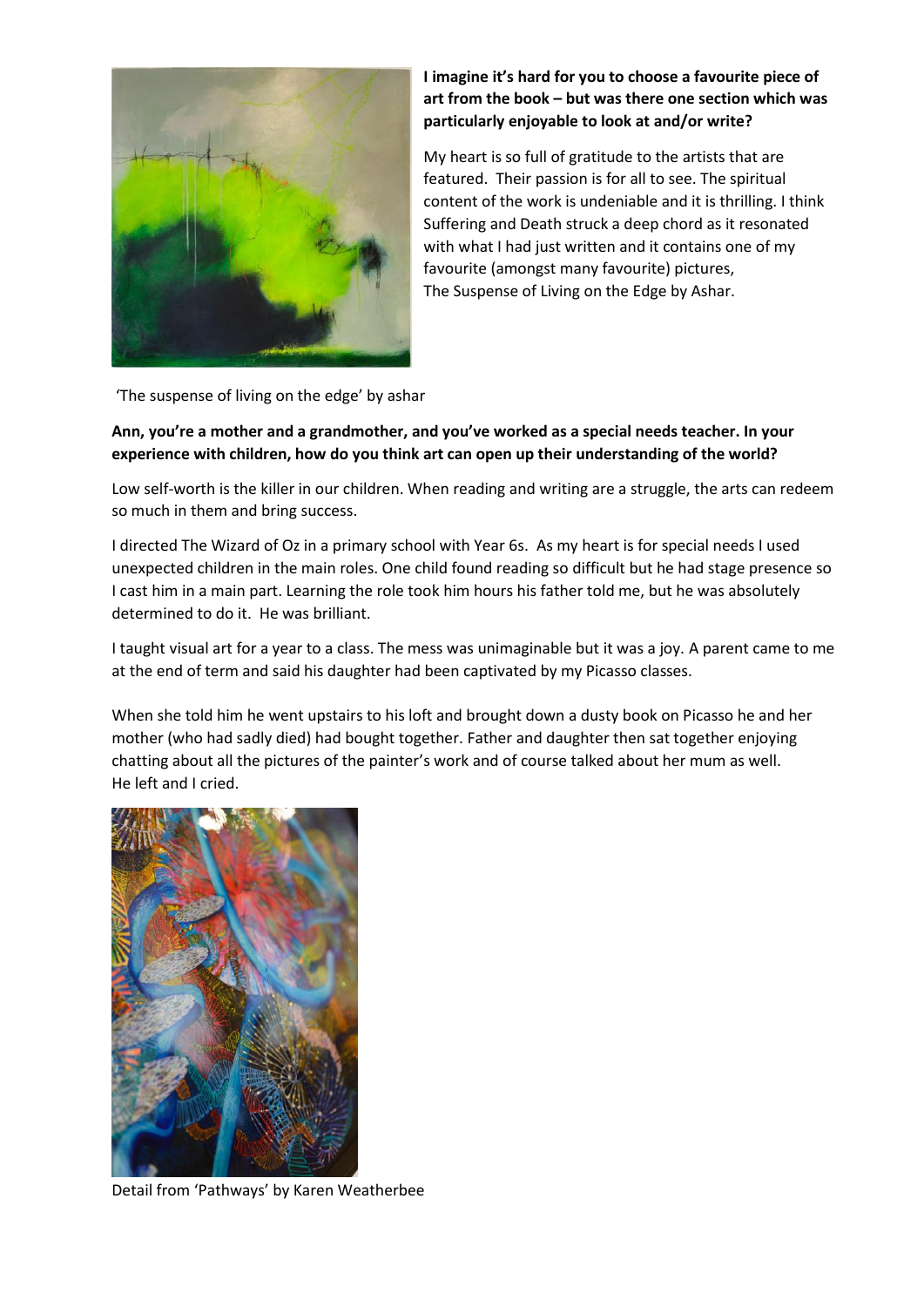**When I heard about this book, I was hoping that Mister (9) would be 'old enough' to access it.**

**In reality, when I first looked at it, I happened to have my Meerkat (4) and Missy (7) climbing all over me! I was amazed that they were not only engaged by the images, but had some very thoughtful comments and questions about them.**

### **I shouldn't have been surprised really, should I?**

Art is like music. It reaches places that other things cannot.

When my daughter was about eight I took her to what is now the Tate Britain. She had her sketch book and pencil in case. I thought I would start with David Hockney as his pictures are accessible. The Splash, the figure in the shower.

She sat on the floor and drew them. We moved onto Degas and the Little Dancer but it didn't do much for her.

The powerful and huge Jacob wrestling with the Angel by Epstein was instantly riveting, again she dropped to the floor and drew. This is how the visit went.

We walked past some paintings by Joan Miro and she stopped and laughed. I don't think I've laughed at a painting much. I looked again and saw the fun.

If we ask children what they see I guarantee it will open our eyes. That is the beauty of visual art. Images are part of their lives now as never before. This is why I feel it so incredibly important to allow space for faith-filled visual art to be created and exhibited.

Children are so wonderfully open and without boundaries and their world has much to give us. There isn't anything on the market like this book. It is a great opportunity to talk about many important things together.



**One image which my children found particularly provocative was Maxwell Rushton's 'Left Out', in which a homeless person sitting at the side of the path is wrapped in a bin bag.**

**They related to this scene as, sadly, walking past a homeless person is a fairly regular event for them (and of course I get the innocent and loudly-voiced "WHY'S THAT MAN SITTING BY THE SIDE OF THE ROAD, MUMMY?" when we're clearly within earshot of the man in question).**

**We were able to chat through the idea of value and rubbish, precious and worthless, wondering what makes us special or important in the first place.**

What I loved about the artworks in the exhibition is that some were immediate, authentic and emotional, so we could relate to them easily. Some were more challenging but so worth exploring.

Some of us can find art scary. We wonder what we are 'supposed' to think or feel. To start with we need to be ourselves and trust ourselves. It is okay to feel what we feel.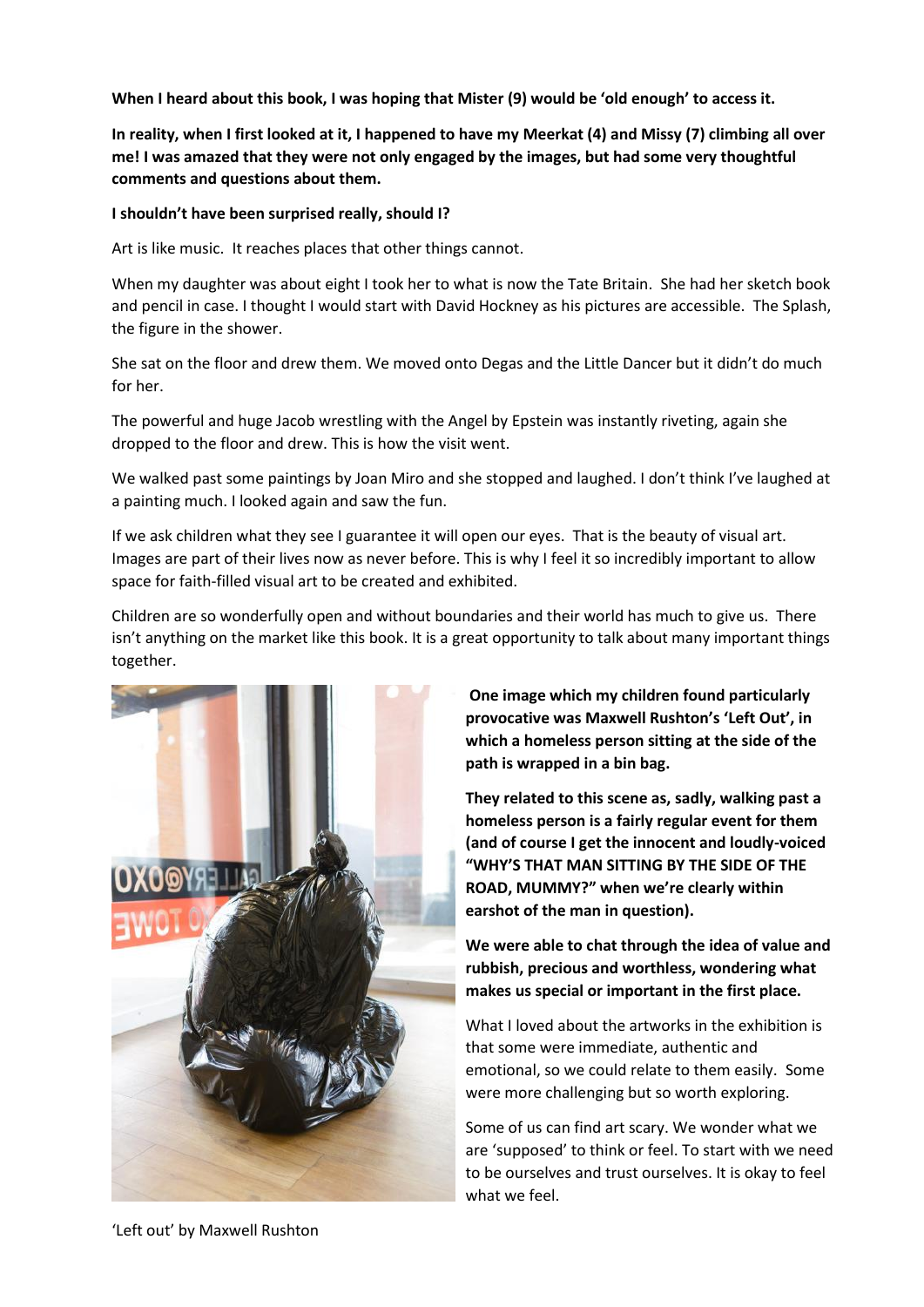Different people will see different things. Sounds to me like your children had a fab conversation with you that will make both you and them think.

I remember my son still in primary school noticing homeless people and having conversations with him about it. One day I found him emptying his moneybox into a plastic bag. When I asked him why, he said it was to give to the homeless man sitting on the main road of our village.

Everything in me wanted to say 'don't give him everything'. I shut my mouth and went with him as he gave it away. Who says children can't teach us things?



'Scarred' by Rachel Ho

**In an earlier section of the book you write:**

*"Many artists desire to contribute into a hurting world. They do not necessarily bring actual food. They may have little money to give, but they can bring beauty… We human beings cannot survive on ashes – the 'things' and 'stuff' of our consumer society: horror, abuse, degradation, isolation, sickness, objectification. Or social media with its poisoned ashes of language that defame and destroy the chosen offender. The murmuration of electronic clutter, while essential, overtakes and dulls. We need food that empowers, food that causes us to lift our eyes beyond the material, beyond the constant soundscape; we need beauty."*

**Children, similarly, cannot contribute 'actual food' to a hurting world. They have few monetary resources, and their lack of independence limits what they can contribute in terms of voluntary work. But in many ways they too bring the beauty you write about. What's your experience of this?**

My grandson Judah is now twenty months old. I have watched the untrammelled joy he brings into my husband's life.

My husband is the General Director of the Evangelical Alliance and there is always so much going on. Positive, wonderful things, but his head gets full and tired.

Little Judah is such a happy giving child that his very presence and gorgeous smile banishes everything except the present moment.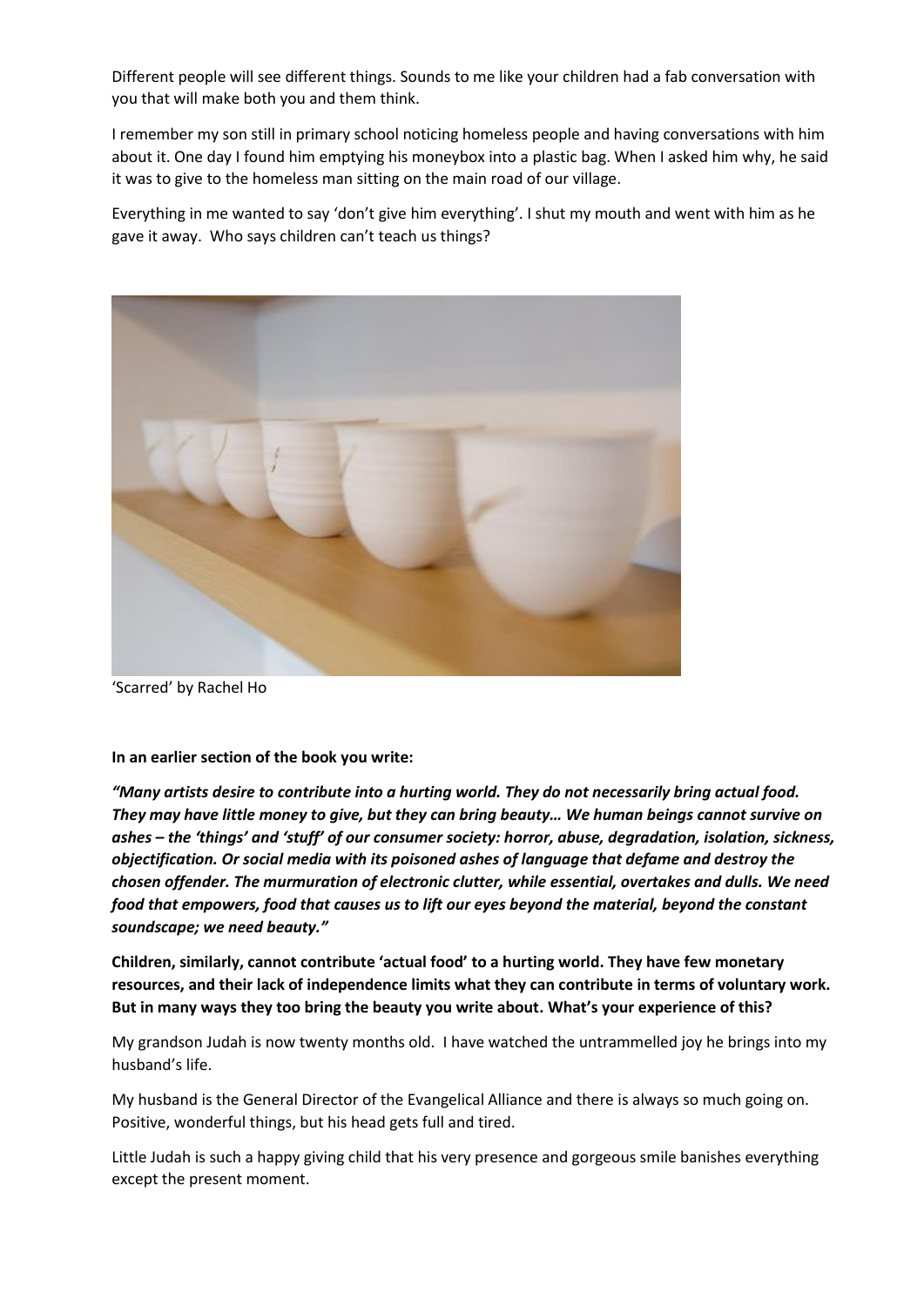We have a large painting by Dinah Roe-Kendall of the presentation of Jesus in the Temple which Judah loves. The painting is not only beautiful, it also worships God twenty four hours per day whether someone looks at it or not. I love having it in my home: the power of a faith-filled painting.



'God' by Trevor Attwood

**Our children are more influenced by more sources than ever before – not only friends and teachers, but books, TV, the unlimited 'voices' screaming at them from YouTube, and – eventually – social media. Where can they find God in all of this?**

Firstly I think put as much of God in them as you can from the moment you first hold them. Pray over them, cover them with prayer daily.

What you put into them, and their acceptance of God, will become their plumb line of choice in the future even if they could never articulate it. Many children have no deep plumb line, indeed many adults as well, but that's another story.

The early years are crucial – give them the time you can. When most of us have to work it is difficult and demanding as the last thing you want to do is give even more.

Ask God to expand you, grow you. Give, give and give again. Love, love and love again. No-one will see most of what you do, except that God will see everything and He is no person's debtor.

I thought when the children went to secondary school that's when we would be having deep discussions, but they start much younger!



'I keep God handy in my little box' by Mike Fryer